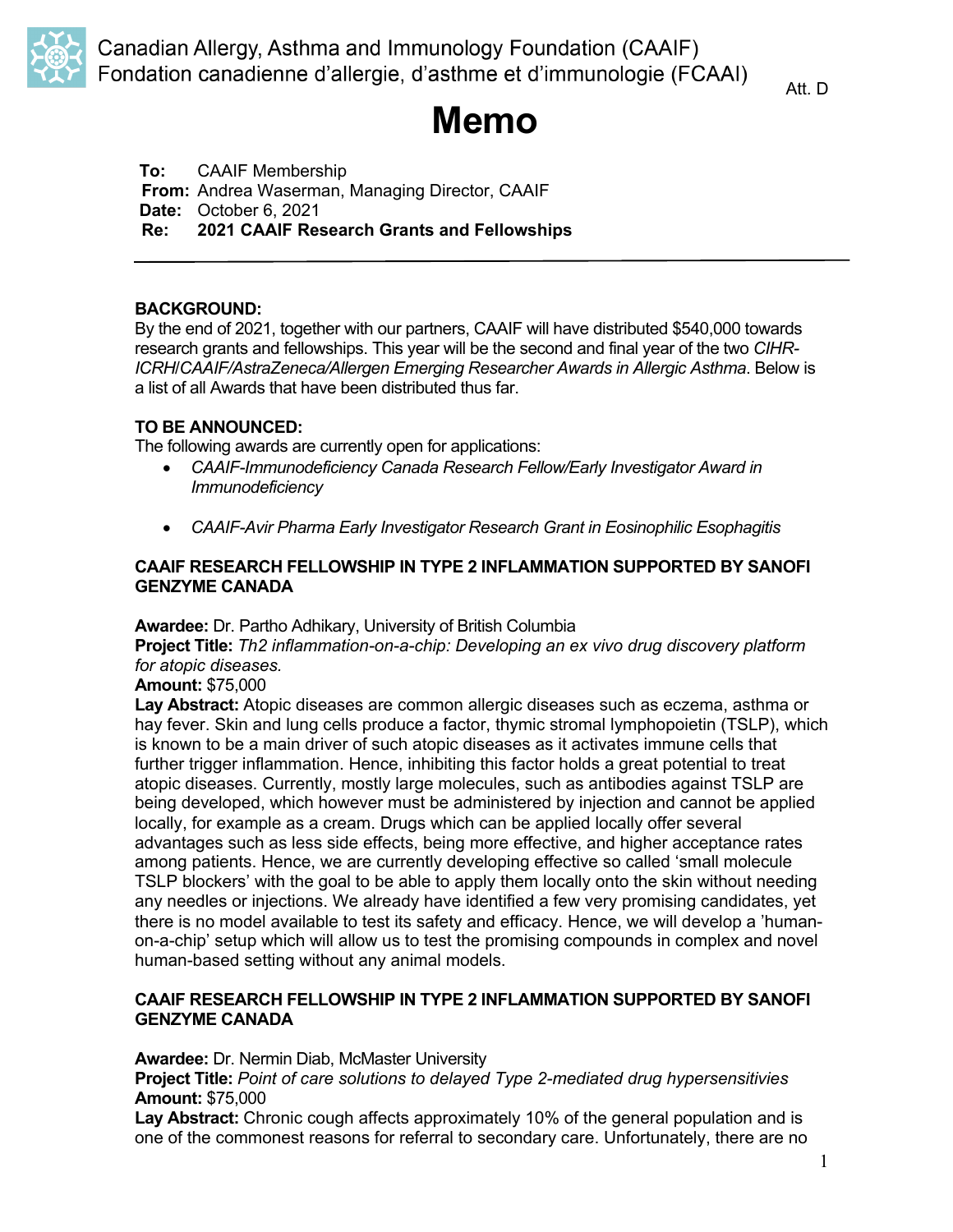

Att. D

licensed treatments for this debilitating condition, which affects the social, physical and psychological well-being of patients. Asthma and Non-asthmatic Eosinophilic Bronchitis (NAEB) are known causes of chronic cough. An important feature of both these conditions is the presence of an inflammatory cell called the eosinophil which is found in the airways. The most common treatment for this is high doses of inhaled steroids, but when the cough becomes unbearable, repeated courses of oral steroids are administered. However, many patients have persistent cough despite this treatment and can develop significant steroid related side effects. Developing treatment for this condition is thus a major unmet clinical need.

Cough is a defensive reflex which is triggered by activation of nerves which are found in the airway lining. Recent evidence suggests there is a significant increase in eosinophils in the airways which sensitizes these nerves. This makes the nerves more easily activated leading to more coughing. If these eosinophils could be depleted and prevented to enter the airways then we predict that the nerves will be less sensitive and coughing will be reduced.

Mepolizumab is an injection medication, which blocks a key chemical that prevents the maturation and activation of eosinophils. It is a licensed medication which is currently used in patients with severe asthma to prevent severe asthma attacks. However, there has been no evidence to show whether this medication would improve coughing. The aim of this research project is to investigate whether mepolizumab reduces objective cough frequency in patients with eosinophilic airway diseases. The results of this study would result in a paradigm shift in the management of this challenging condition and provide patients hope of an improved quality of life.

### **CAAIF TOP 10 CHALLENGE FOOD ALLERGY RESEARCH GRANT**

### **Awardee:** Dr. Jennifer Protudjer, University of Manitoba

**Project Title:** *NOURISH: patieNt-Oriented research to Understand and addRess Inequities of food accesS and insecurity amongst Households managing food allergy* **Amount:** \$25,000

Lay Abstract: Over 3 million Canadians live with food allergy. These people must avoid the food to which they are allergic in order to prevent a potentially fatal allergic reaction. Avoidance comes at a cost, both in terms of psychosocial health, and financial costs. Before the pandemic, households managing a food allergy spent, on average, \$2500 more per year on food, than households without food allergy. Preliminary data from our group suggest that these excess costs are even higher during the pandemic. At the same time, food prices have increased by almost 10% and unemployment has doubled. It is not surprising, then, that households managing food allergy report the buying foods with a "may contain" label because of a lower price point than allergy-friendly foods, and that nearly one in five households with food allergy also report food insecurity. In the proposed project, we seek to further understand and address the inequities of food access and insecurity among families with a child, with a food allergy.

### **ASTHMA CANADA/CAAIF GRADUATE STUDENT AWARDS**

**Awardee:** Caren Cao, University of Toronto

**Project Title***: Investigating the Effects of Rostral Fluid Shift and Obstructive Sleep Apnea on Airway Narrowing in Asthma*

**Amount:** \$20,000

**Lay Abstract:** Respiratory viral infections have taken center stage as a global health emergency. As asthmatics are a vulnerable group for serious COVID-19 complications, we are reminded that non-coronavirus respiratory viruses, such as human rhinoviruses (HRV),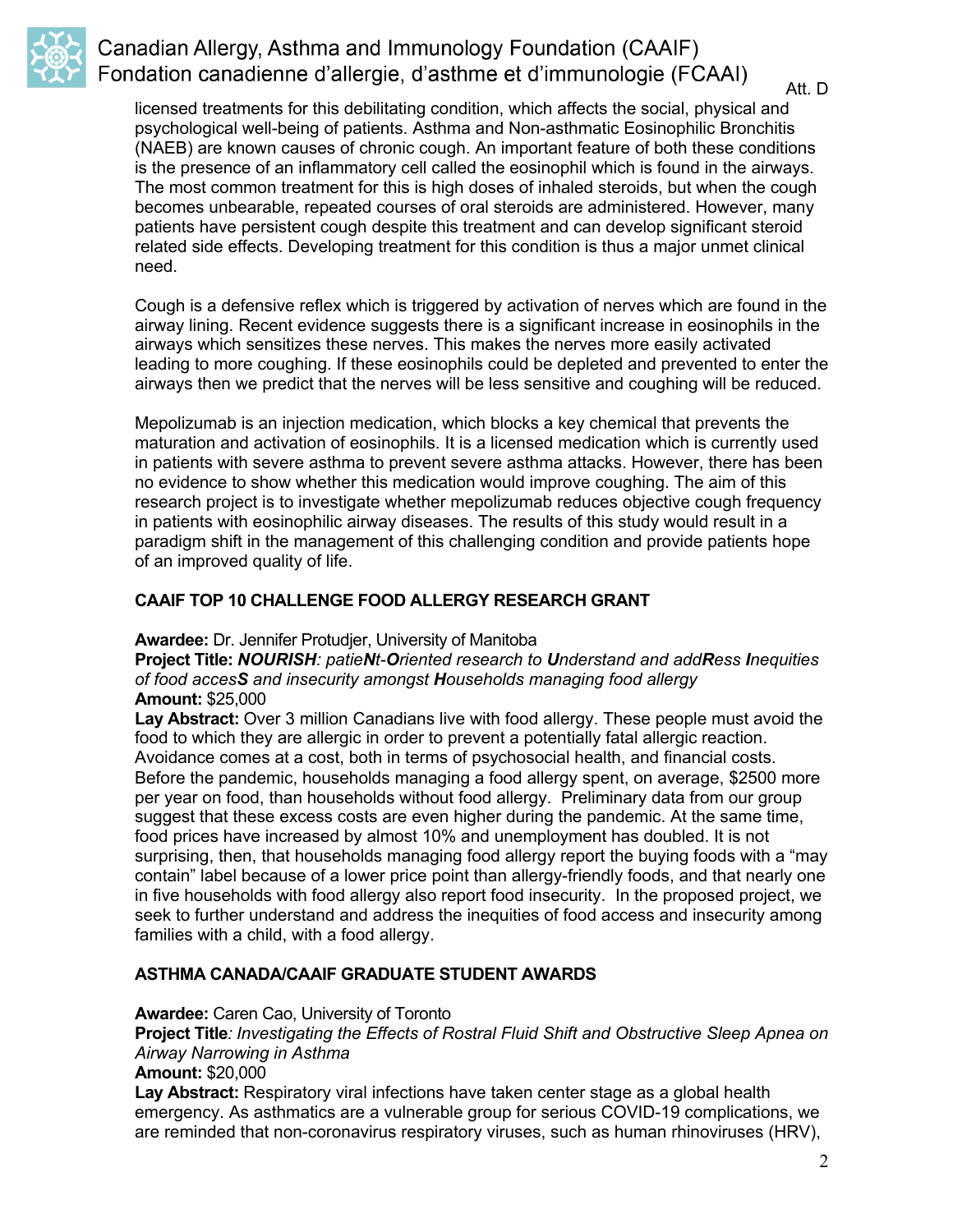

Att. D

also pose serious health risks to asthmatics. Repeated cold virus infections during early childhood are strongly associated with wheezing illnesses and asthma development. In particular, the HRV-C genetic group of rhinoviruses are strongly linked to severe asthma outcomes and hospitalizations in children. Since all children experience numerous seasonal colds, yet not all children develop asthma, we propose that the asthmatic airways may mount a dysfunctional immune response to repeated rhinovirus infections. This may result in permanent changes in the airway cells that contribute to creating an asthmatic airway in childhood. This project investigates the phenomenon of "trained" innate immunity, in which exposure to multiple rhinovirus infections may reprogram infected airway cells to fight future infections more efficiently. Potentially, asthmatic epithelial cells may not undergo this beneficial "training" to fight repeated infections, which could explain how repeated rhinovirus infections may instigate childhood asthma development.

#### **ASTHMA CANADA/CAAIF GRADUATE STUDENT AWARDS**

**Awardee:** Dr. Andrew Kouri, St. Michael's Hospital, Unity Health Toronto **Project Title:** *Exploring the influence and perspectives of older adults in the development and testing of mobile health interventions in airways disease* **Amount:** \$20,000

Lay Abstract: Mobile health (mHealth) technology using smartphones and tablets is increasingly being incorporated into the care of asthma, one of the most common chronic respiratory diseases in Canada. mHealth can facilitate asthma self-monitoring and selfmanagement, which are essential to effective asthma care.

Given that the prevalence of asthma is growing in older populations in Canada as the population ages overall, and that older patients with asthma are disproportionally negatively affected by asthma compared to younger patients, older adults with asthma may significantly benefit from the promises of mHealth technology.

However, little is currently known about the effectiveness and acceptance of mHealth tools in older adults with asthma, and studies in other conditions like diabetes suggests that there may be important barriers that need to be overcome before mHealth tools can help older populations. My PhD thesis projects seek to determine if and how mHealth tools are currently being developed with older patients in mind, and to achieve a better understanding of the needs and perspectives of older adults with asthma in their use of mHealth technology. This understanding may hopefully be used to design and implement more effective mHealth solutions for older adults with asthma.

### **ASTHMA CANADA/CAAIF GRADUATE STUDENT AWARDS**

**Awardee:** Samantha Lee, University of Manitoba

**Project Title:** *Investigating epigenetic changes associated with prenatal air pollution exposure in the CANDLE study.*

#### **Amount:** \$20,000

Lay Abstract: Prenatal air pollution exposure is associated with an increased risk of childhood asthma. While the mechanisms underlying this association remain unclear, researchers believe that environmental exposures become biologically embedded in epigenetic patterns, specifically DNA methylation (DNAm), during critical developmental periods. These altered patterns are thought to "reprogram" cell function, and ultimately influence health outcome. This research project will identify DNAm patterns associated with prenatal air pollution exposure at birth, and examine how altered epigenetic patterns evolve through childhood. All identified DNAm changes will be correlated with childhood asthma. However, we are most interested in the association between persistent DNAms changes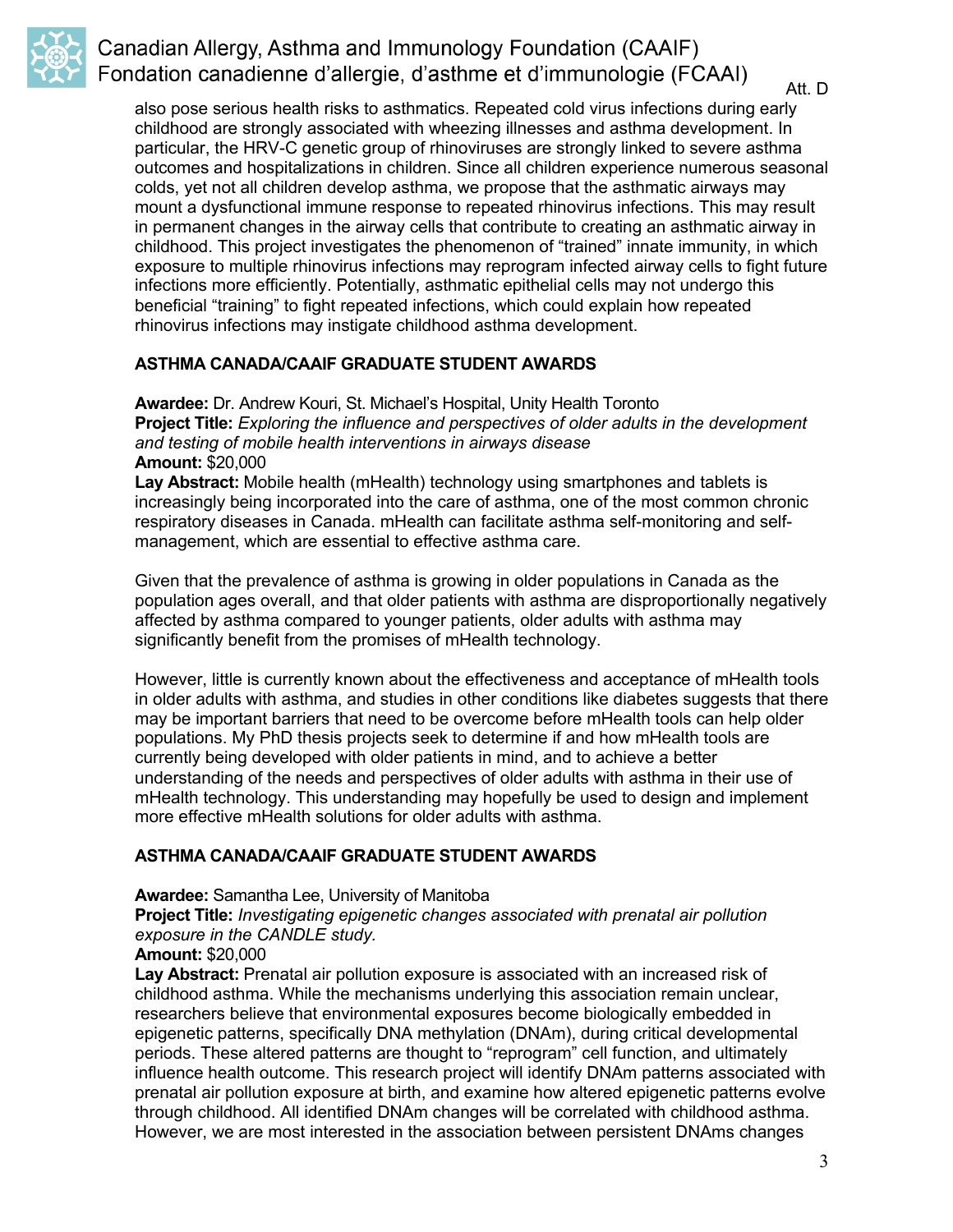

Att. D

and asthma, and persistent changes are more likely to influence health outcome than transient alterations. This analysis will provide insight into molecular pathways that are altered by prenatal air pollution exposure and contribute to asthma. Additionally, as we believe air pollution-induced DNAm changes arise from oxidative stress, this research will investigate if maternal diets higher in antioxidants (like vitamin C) can mitigate the effect of air pollution on child DNAm patterns. Together, this research will help clarify how prenatal air pollution exposure predisposes children to asthma, and begin identifying preventative measures.

### **CAAIF RESEARCH FELLOWSHIP IN IMMUNOLOGY SUPPORTED BY TAKEDA CANADA**

**Awardee:** Dr. Daniela Stanga, CHU Sainte-Justine

**Project Title:** A Prime Editing-Based System for Modeling Primary Immune Disorders **Amount:** \$50,000

Lay Abstract: Diagnosis of inborn error of immunity (IEI) has recently seen a sharp increase, primarily due to the proliferation of genomic methods that clinicians now use to investigate their patients' genetics. The identification of an IEI as a cause of allergy, autoimmune disorder, or susceptibility to infection has a profound impact in determining the best treatment option. However, many variants identified by current genomic technology cannot be definitively linked to the pathology presented by the patient. Variants of unknown significance (VUS), thus, present a considerable challenge to making the correct diagnosis and providing effective therapy. Hence, we are currently developing a cellular model with the ability to test any genetic variant for its ability to result in an IEI using prime editing, a method to introduce small insertions, deletions, and base-swaps in DNA that has been derived from CRISPR-Cas9 systems. Using this model, we will investigate the molecular basis of the immune dysfunction associated with the mutations in RIPK1, a master regulator of cell death, and inflammation which dysfunction can provoke degenerative and inflammatory disorders.

By using prime editing to quickly re-create any given variant in a standard human cell line, validate the edit and experimentally determine the immunocompetence of the edited cells, this project will lay the groundwork for personalized medicine by providing a method that can rapidly investigate any variant identified.

### **CAAIF-MIRAVO HEALTHCARE RESEARCH GRANT IN ALLERGIC RHINITIS OR URTICARIA**

#### **Awardee:** Dr. Anne Ellis, Queens University

**Project Title:** *Allergic Rhinitis Microbiome Study (ARMS): Investigating the nasal microbiome of allergic rhinitis using nasal allergen challenge* **Amount:** \$25,000

**Lay Abstract:** Allergic rhinitis(AR) is a disease that affects 25% of Canadians. AR is caused by an allergic reaction to airborne allergens that trigger symptoms like those seen with the common cold. Although some studies have suggested a link between allergies and the microbiome, the combined genetic material of microorganisms in an environment, there is currently little understanding of how microbiome changes can lead to disease in the nose. We have demonstrated that we can induce AR using a controlled nasal allergen challenge(NAC) model and developed methods to sample the local microbiome concurrently. This project proposes to use these tools to determine precisely how changes in the nasal microbiota affect AR via the collection of clinical and biological outcomes. Recent studies have shown that immunoglobulin(Ig)-E levels, a mediator of AR, are associated with specific microbiomes. Therefore, the total IgE levels will also be measured in this study.